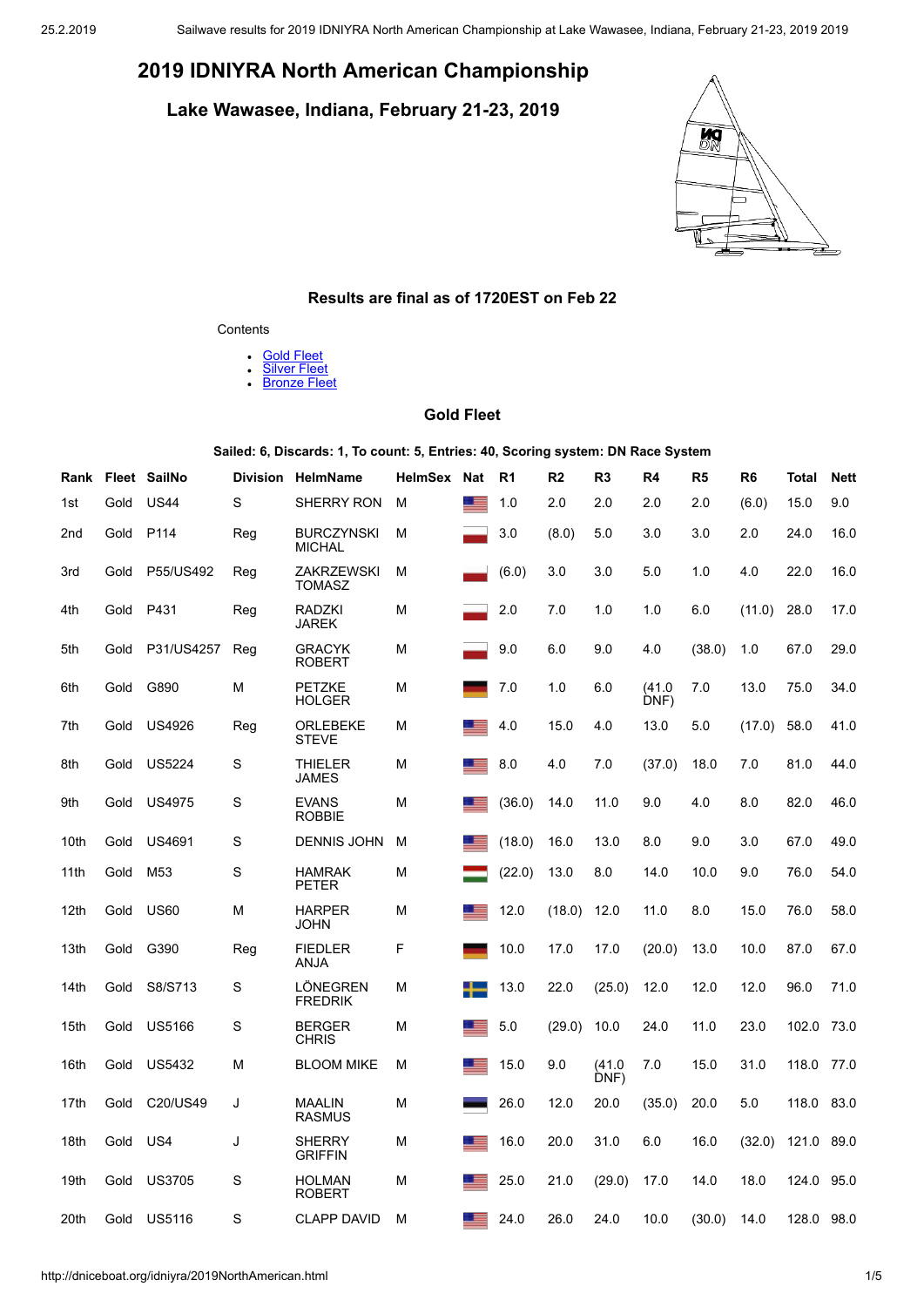25.2.2019 Sailwave results for 2019 IDNIYRA North American Championship at Lake Wawasee, Indiana, February 21-23, 2019 2019

|      |      | Rank Fleet SailNo                  | <b>Division</b> | HelmName                           | HelmSex | Nat             | R <sub>1</sub> | R <sub>2</sub> | R <sub>3</sub> | R4     | R <sub>5</sub> | R <sub>6</sub> | Total | <b>Nett</b> |
|------|------|------------------------------------|-----------------|------------------------------------|---------|-----------------|----------------|----------------|----------------|--------|----------------|----------------|-------|-------------|
| 21st | Gold | <b>US1188</b>                      | S               | <b>HADLEY JIM</b>                  | м       | $=$             | 20.0           | 27.0           | 16.0           | 16.0   | (41.0)<br>DNS) | 20.0           | 140.0 | 99.0        |
| 22nd | Gold | US <sub>3</sub>                    | М               | <b>GROGAN JIM</b>                  | M       | <b>FEE</b>      | 17.0           | 30.0           | (37.0)         | 15.0   | 19.0           | 19.0           | 137.0 | 100.0       |
| 23rd | Gold | <b>US4638</b>                      | S               | <b>LOVEJOY</b><br><b>GUY</b>       | М       |                 | (31.0)         | 5.0            | 26.0           | 22.0   | 24.0           | 25.0           | 133.0 | 102.0       |
| 24th | Gold | <b>US5352</b>                      | S               | <b>HEARN</b><br><b>DANIEL</b>      | М       | <u> =</u>       | 33.0           | 10.0           | 15.0           | (38.0) | 26.0           | 22.0           | 144.0 | 106.0       |
| 25th | Gold | KC4536                             | S               | <b>CRINION BOB</b>                 | М       | ы               | 11.0           | 23.0           | (35.0)         | 21.0   | 27.0           | 34.0           | 151.0 | 116.0       |
| 26th | Gold | G107                               | S               | <b>ZEIGER</b><br><b>BERND</b>      | М       |                 | (38.0)         | 37.0           | 18.0           | 23.0   | 23.0           | 16.0           | 155.0 | 117.0       |
| 27th | Gold | G551                               | <b>GM</b>       | <b>SEEGERS</b><br><b>CHRISTIAN</b> | М       |                 | 30.0           | 25.0           | (33.0)         | 18.0   | 21.0           | 26.0           | 153.0 | 120.0       |
| 28th | Gold | KC2766                             | S               | <b>VAN ROSSEM</b><br><b>PETER</b>  | м       | 10              | 27.0           | 11.0           | (38.0)         | 25.0   | 29.0           | 28.0           | 158.0 | 120.0       |
| 29th | Gold | <b>US5193</b>                      | Reg             | <b>ANDERSON</b><br><b>ERIC</b>     | М       | <u> =</u>       | 14.0           | 24.0           | 32.0           | 30.0   | (35.0)         | 21.0           | 156.0 | 121.0       |
| 30th | Gold | <b>US5486</b>                      | Reg             | <b>ELSMO DAVID</b>                 | M       | <b>Research</b> | 29.0           | 19.0           | 14.0           | (31.0) | 31.0           | 29.0           | 153.0 | 122.0       |
| 31st | Gold | P345/P679                          | Reg             | <b>SUKOW</b><br><b>JERZY</b>       | М       |                 | (32.0)         | 31.0           | 22.0           | 19.0   | 22.0           | 30.0           | 156.0 | 124.0       |
| 32nd | Gold | <b>US3283</b>                      | GМ              | <b>WILLIAMS</b><br><b>JOHN</b>     | М       |                 | 34.0           | (39.0)         | 19.0           | 28.0   | 32.0           | 27.0           | 179.0 | 140.0       |
| 33rd | Gold | <b>US5053</b>                      | М               | <b>REIS</b><br><b>GEORGE</b>       | М       |                 | (35.0)         | 33.0           | 21.0           | 29.0   | 34.0           | 24.0           | 176.0 | 141.0       |
| 34th | Gold | G737                               | S               | <b>BOHN JOERG</b>                  | м       |                 | 19.0           | 28.0           | 27.0           | (39.0) | 28.0           | 39.0           | 180.0 | 141.0       |
| 35th | Gold | <b>US2500</b>                      | S               | <b>SMITH ERIC</b>                  | м       | <b>PERSONAL</b> | 21.0           | 35.0           | 23.0           | (36.0) | 36.0           | 33.0           | 184.0 | 148.0       |
| 36th | Gold | R <sub>166</sub> /H <sub>467</sub> | S               | <b>DICHENKO</b><br><b>VALERIY</b>  | м       |                 | 23.0           | (38.0)         | 28.0           | 32.0   | 33.0           | 35.0           | 189.0 | 151.0       |
| 37th | Gold | <b>US5393</b>                      | Reg             | LASHAWAY<br><b>RYAN</b>            | М       |                 | (37.0)         | 36.0           | 34.0           | 27.0   | 17.0           | 37.0           | 188.0 | 151.0       |
| 38th | Gold | <b>US5358</b>                      | S               | <b>FROST DAVID</b>                 | M       | <b>Part</b>     | (41.0)<br>DNF) | 32.0           | 36.0           | 26.0   | 25.0           | 38.0           | 198.0 | 157.0       |
| 39th | Gold | <b>US4487</b>                      | Reg             | <b>ATKINS CHAD</b>                 | м       | <u> =</u>       | 28.0           | 34.0           | 30.0           | 34.0   | (41.0)<br>DNS) | 41.0<br>DNS    | 208.0 | 167.0       |
| 40th | Gold | US5633                             | Reg             | <b>JOHANSON</b><br><b>PETER</b>    | М       |                 | 39.0           | (40.0)         | 39.0           | 33.0   | 37.0           | 36.0           | 224.0 | 184.0       |

# **Silver Fleet**

## **Sailed: 6, Discards: 1, To count: 5, Entries: 27, Scoring system: DN Race System**

<span id="page-1-0"></span>

| Rank            |             | Fleet SailNo  | <b>Division</b> | <b>HelmName</b>                  | <b>HelmSex</b> | Nat | R <sub>1</sub> | R <sub>2</sub> | R <sub>3</sub> | R4   | R <sub>5</sub> | R <sub>6</sub> | Total | <b>Nett</b> |
|-----------------|-------------|---------------|-----------------|----------------------------------|----------------|-----|----------------|----------------|----------------|------|----------------|----------------|-------|-------------|
| 1st             | Silver      | KC5247        | S               | <b>MARZENSKI</b><br><b>JACEK</b> | M              | ы   | 3.0            | 1.0            | (19.0)         | 3.0  | 4.0            | 3.0            | 33.0  | 14.0        |
| 2 <sub>nd</sub> |             | Silver US111  | J               | <b>KOCH MATT</b>                 | M              |     | (28.0<br>DNS)  | 6.0            | 1.0            | 1.0  | 1.0            | 11.0           | 48.0  | 20.0        |
| 3rd             | Silver      | <b>US5219</b> | S               | <b>BAKER KENT</b>                | M              |     | (9.0)          | 2.0            | 4.0            | 7.0  | 5.0            | 4.0            | 31.0  | 22.0        |
| 4th             | Silver Z102 |               | Reg             | <b>L'HUILLIER</b><br>ARNAUD      | M              |     | 2.0            | 3.0            | 7.0            | 15.0 | 6.0            | (16.0)         | 49.0  | 33.0        |
| 5th             |             | Silver US3535 | M               | <b>KENT JEFF</b>                 | M              |     | 15.0           | 4.0            | 15.0           | 2.0  | (28.0<br>DNS)  | 1.0            | 65.0  | 37.0        |
| 6th             |             | Silver US4249 | M               | <b>GLICK DAVE</b>                | M              |     | (28.0<br>DNS)  | 13.0           | 9.0            | 10.0 | 2.0            | 5.0            | 67.0  | 39.0        |
| 7th             |             | Silver US4009 | <b>GM</b>       | <b>BRUSH DON</b>                 | M              |     | 6.0            | 7.0            | (24.0)         | 5.0  | 7.0            | 14.0           | 63.0  | 39.0        |
| 8th             |             | Silver US4882 | <b>GM</b>       | <b>WOLLAM</b><br><b>RICHARD</b>  | M              |     | (16.0)         | 11.0           | 2.0            | 8.0  | 8.0            | 12.0           | 57.0  | 41.0        |
| 9th             |             | Silver US5435 | Reg             | <b>KJOLLER</b><br><b>JODY</b>    | M              |     | 7.0            | 8.0            | 10.0           | 13.0 | 3.0            | (28.0)<br>DNF) | 69.0  | 41.0        |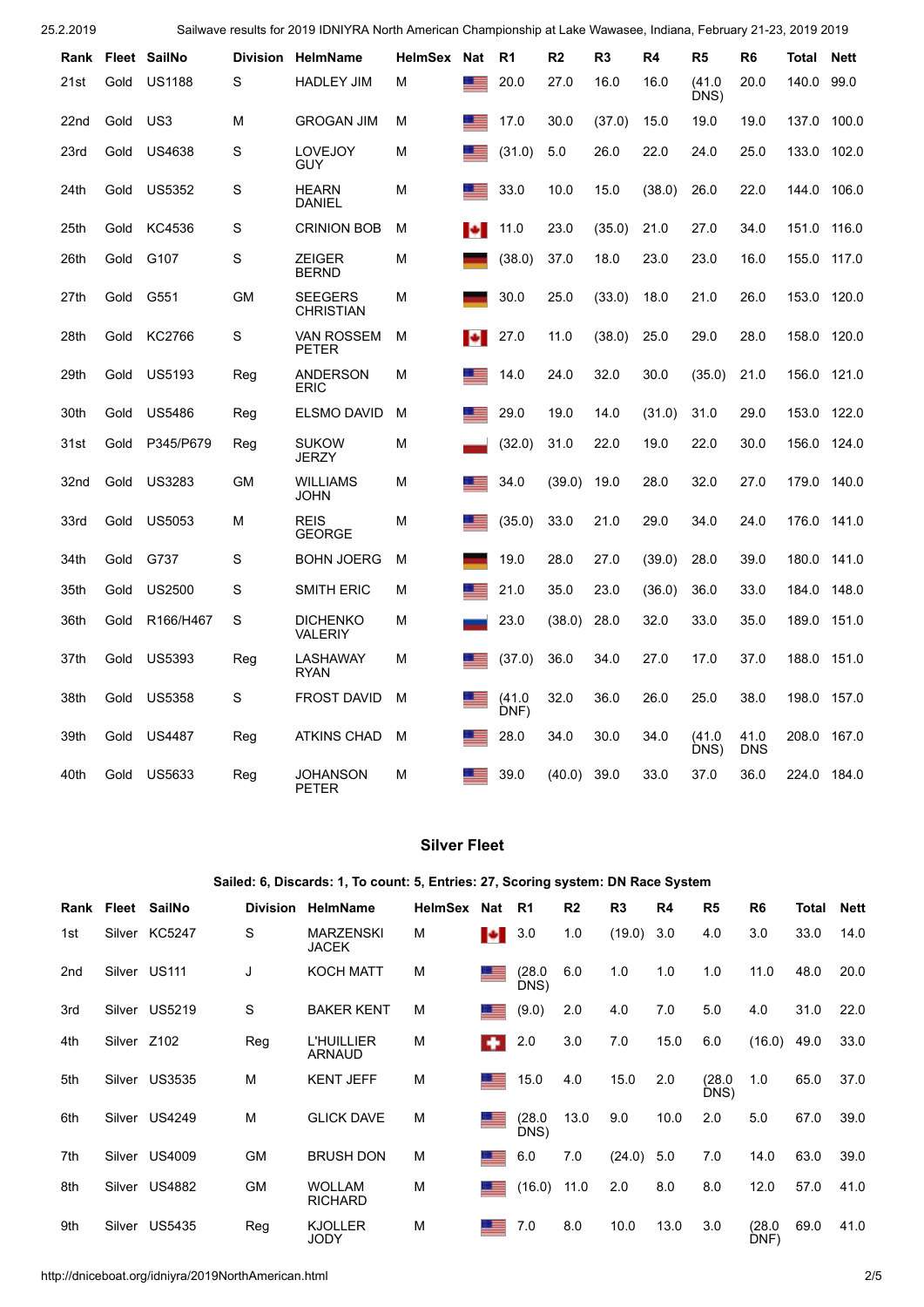25.2.2019 Sailwave results for 2019 IDNIYRA North American Championship at Lake Wawasee, Indiana, February 21-23, 2019 2019

| Rank             |        | Fleet SailNo       | <b>Division</b> | <b>HelmName</b>                     | <b>HelmSex</b> | Nat         | R1             | R <sub>2</sub> | R <sub>3</sub>     | R4                 | R <sub>5</sub>     | R <sub>6</sub>     | Total | <b>Nett</b> |
|------------------|--------|--------------------|-----------------|-------------------------------------|----------------|-------------|----------------|----------------|--------------------|--------------------|--------------------|--------------------|-------|-------------|
| 10th             |        | Silver US637       | J               | <b>MEADE</b><br><b>JOSEPH</b>       | M              | ▝▀          | 13.0           | (25.0)         | 3.0                | 6.0                | 13.0               | 7.0                | 67.0  | 42.0        |
| 11th             | Silver | <b>US4775</b>      | S               | <b>WHITCOMB</b><br><b>EBEN</b>      | М              | <b>PES</b>  | 12.0           | 5.0            | 5.0                | 9.0                | 11.0               | (20.0)             | 62.0  | 42.0        |
| 12th             |        | Silver OE213/US338 | S               | <b>UHLMANN</b><br><b>PETER</b>      | M              |             | 1.0            | 14.0           | (28.0)<br>DNF)     | 4.0                | 9.0                | 18.0               | 74.0  | 46.0        |
| 13th             |        | Silver KC5514      | S               | <b>CURTIS JOHN</b>                  | М              | ы           | 5.0            | 10.0           | 12.0               | 12.0               | (21.0)             | 8.0                | 68.0  | 47.0        |
| 14th             | Silver | <b>US5451</b>      | S               | <b>ALLEN ANDY</b>                   | М              | ▁▆          | 4.0            | 12.0           | 13.0               | 11.0               | (15.0)             | 13.0               | 68.0  | 53.0        |
| 15th             |        | Silver KC4360      | <b>GM</b>       | <b>BABY ANDRÉ</b>                   | М              | <b>P</b>    | (28.0)<br>DNS) | 9.0            | 8.0                | 14.0               | 28.0<br><b>DNS</b> | 6.0                | 93.0  | 65.0        |
| 16th             |        | Silver KC5629      | Reg             | <b>LAGRAVIERE</b><br><b>ROBIN</b>   | М              | ы           | 8.0            | 15.0           | (23.0)             | 18.0               | 10.0               | 19.0               | 93.0  | 70.0        |
| 17th             |        | Silver US4155      | м               | LEMBERG-SR.<br><b>RICK</b>          | M              |             | 19.0           | 17.0           | 14.0               | (22.0)             | 18.0               | 9.0                | 99.0  | 77.0        |
| 18th             | Silver | <b>US5498</b>      | S               | <b>GORDON</b><br><b>RICHARD</b>     | М              |             | 14.0           | 16.0           | 20.0               | 16.0               | 14.0               | (23.0)             | 103.0 | 80.0        |
| 19th             | Silver | US5478             | GM              | <b>GORITSKI</b><br><b>JACK</b>      | М              |             | 17.0           | 21.0           | 6.0                | 20.0               | 19.0               | (24.0)             | 107.0 | 83.0        |
| 20th             |        | Silver US4868      | М               | <b>RICHARDS</b><br>JULIE            | М              | ▏▆          | (28.0)<br>DNS) | 20.0           | 17.0               | 21.0               | 16.0               | 10.0               | 112.0 | 84.0        |
| 21st             |        | Silver US1576      | S               | <b>JONES BRIAN</b>                  | М              | <u>r a</u>  | 18.0           | (22.0)         | 11.0               | 17.0               | 20.0               | 21.0               | 109.0 | 87.0        |
| 22 <sub>nd</sub> |        | Silver US4789      | S               | <b>CLARK CHRIS</b>                  | М              |             | 21.0           | (24.0)         | 21.0               | 19.0               | 12.0               | 15.0               | 112.0 | 88.0        |
| 23rd             |        | Silver S107/US5144 | м               | <b>BOKFORS</b><br><b>STEFAN</b>     | М              | ┿           | 10.0           | (28.0)<br>DNF) | 28.0<br><b>DNF</b> | 28.0<br><b>DNS</b> | 28.0<br><b>DNS</b> | 2.0                | 124.0 | 96.0        |
| 24th             |        | Silver US4974      | J               | <b>JONES STAN</b>                   | М              |             | 23.0           | 19.0           | 16.0               | (28.0)<br>DNS)     | 17.0               | 22.0               | 125.0 | 97.0        |
| 25th             | Silver | <b>US610</b>       | <b>GM</b>       | <b>JONES DON</b>                    | М              | <u>e se</u> | 11.0           | 18.0           | 22.0               | 23.0               | (28.0)<br>DNF)     | 28.0<br><b>DNS</b> | 130.0 | 102.0       |
| 26th             | Silver | <b>US3433</b>      | <b>GM</b>       | <b>CUMMINS</b><br><b>ROBERT</b>     | M              |             | 20.0           | 23.0           | 18.0               | (28.0)<br>DNS)     | 28.0<br><b>DNF</b> | 17.0               | 134.0 | 106.0       |
| 27th             | Silver | <b>US5590</b>      | Reg             | <b>GORDON</b><br><b>CHRISTOPHER</b> | М              |             | 22.0           | (28.0)<br>DNS) | 28.0<br><b>DNS</b> | 28.0<br><b>DNS</b> | 28.0<br><b>DNS</b> | 28.0<br><b>DNS</b> | 162.0 | 134.0       |

# **Bronze Fleet**

**Sailed: 5, Discards: 1, To count: 4, Entries: 26, Scoring system: DN Race System**

<span id="page-2-0"></span>

| Rank            | Fleet        | <b>SailNo</b>   | <b>Division</b> | <b>HelmName</b>                  | <b>HelmSex</b> | <b>Nat</b> | R1     | R <sub>2</sub> | R <sub>3</sub> | R4     | R <sub>5</sub> | Total | <b>Nett</b> |
|-----------------|--------------|-----------------|-----------------|----------------------------------|----------------|------------|--------|----------------|----------------|--------|----------------|-------|-------------|
| 1st             | Bronze       | US2360          | <b>GM</b>       | <b>JOHNS PETE</b>                | M              |            | 3.0    | 1.0            | 2.0            | 2.0    | (14.0)         | 22.0  | 8.0         |
| 2 <sub>nd</sub> | Bronze       | KC5508          | Reg             | <b>MABBOUX</b><br><b>NICOLAS</b> | M              | ы          | (9.0)  | 2.0            | 1.0            | 5.0    | 1.0            | 18.0  | 9.0         |
| 3rd             |              | Bronze US4148   | M               | <b>DIXON TIM</b>                 | M              | 드          | (4.0)  | 3.0            | 4.0            | 1.0    | 2.0            | 14.0  | 10.0        |
| 4th             |              | Bronze US4137   | м               | <b>SMITH KEN</b>                 | M              | Æ          | 1.0    | (13.0)         | 6.0            | 3.0    | 7.0            | 30.0  | 17.0        |
| 5th             | Bronze       | Z25             | M               | <b>BACHELIN PIERRE</b>           | M              | ٠          | 5.0    | 4.0            | 5.0            | (11.0) | 4.0            | 29.0  | 18.0        |
| 6th             | Bronze       | US4192          | м               | ROGOSKI RANDY                    | M              | 드          | 8.0    | (15.0)         | 3.0            | 7.0    | 3.0            | 36.0  | 21.0        |
| 7th             | Bronze US65  |                 | <b>GM</b>       | <b>GRAY ROBERT</b>               | M              | 드          | (15.0) | 5.0            | 10.0           | 4.0    | 6.0            | 40.0  | 25.0        |
| 8th             |              | Bronze US1277   | <b>GM</b>       | <b>BOWMAN HAL</b>                | M              | 드르         | 2.0    | 9.0            | 7.0            | 8.0    | (10.0)         | 36.0  | 26.0        |
| 9th             | Bronze       | KC5591          | Reg             | <b>WEBBER MIKE</b>               | M              | ы          | 6.0    | 7.0            | 14.0           | 6.0    | (16.0)         | 49.0  | 33.0        |
| 10th            | Bronze US467 |                 | м               | <b>RIAN MICHAEL</b><br>(SR)      | M              | 트          | 11.0   | 6.0            | 11.0           | (16.0) | 8.0            | 52.0  | 36.0        |
| 11th            |              | Bronze US4925 S |                 | <b>VALENTINE SCOTT</b>           | м              | 드르         | (14.0) | 11.0           | 8.0            | 9.0    | 9.0            | 51.0  | 37.0        |
| 12th            | Bronze       | <b>US5350 S</b> |                 | <b>TRUESDELL</b><br><b>PETER</b> | M              |            | (12.0) | 12.0           | 9.0            | 12.0   | 5.0            | 50.0  | 38.0        |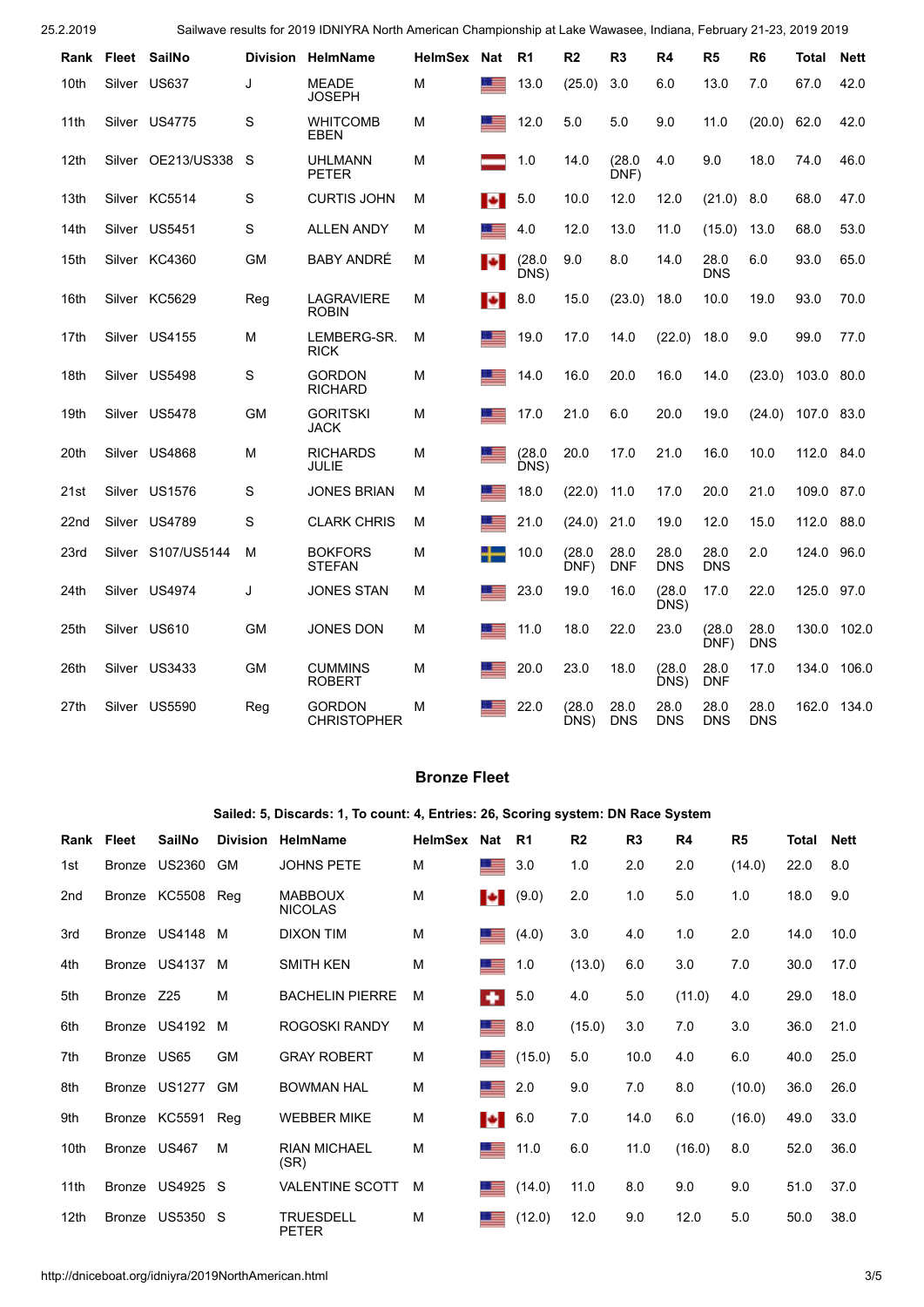25.2.2019 Sailwave results for 2019 IDNIYRA North American Championship at Lake Wawasee, Indiana, February 21-23, 2019 2019

| Rank | Fleet         | <b>SailNo</b> | <b>Division</b> | HelmName                             | <b>HelmSex</b> | <b>Nat</b>       | R <sub>1</sub> | R <sub>2</sub>     | R3                 | R <sub>4</sub>     | R <sub>5</sub>     | Total | <b>Nett</b> |
|------|---------------|---------------|-----------------|--------------------------------------|----------------|------------------|----------------|--------------------|--------------------|--------------------|--------------------|-------|-------------|
| 13th | <b>Bronze</b> | <b>US3909</b> | S               | <b>WILLIAMS DON</b>                  | M              |                  | 7.0            | 8.0                | 15.0               | (22.0)             | 12.0               | 64.0  | 42.0        |
| 14th | <b>Bronze</b> | US5397        | S               | FIELDS RENEE (N)                     | F              |                  | (20.0)         | 16.0               | 12.0               | 13.0               | 13.0               | 74.0  | 54.0        |
| 15th | <b>Bronze</b> | KC3475        | м               | <b>DRUIVEN LESTER</b>                | M              | м                | 10.0           | 17.0               | 18.0               | 10.0               | (27.0)<br>DNS)     | 82.0  | 55.0        |
| 16th | Bronze        | KC5493        | M               | <b>WYNNE EDWARDS</b><br><b>ROBIN</b> | M              | ы                | 13.0           | 14.0               | (16.0)             | 14.0               | 15.0               | 72.0  | 56.0        |
| 17th | Bronze        | US5638        | Rea             | <b>BROWN STEVEN</b>                  | M              |                  | (22.0)         | 10.0               | 17.0               | 15.0               | 21.0               | 85.0  | 63.0        |
| 18th | <b>Bronze</b> | KC5457        | M               | <b>DUNCAN COLIN</b>                  | M              | ы                | 17.0           | (21.0)             | 19.0               | 18.0               | 18.0               | 93.0  | 72.0        |
| 19th | Bronze US165  |               |                 | HEVRON JOSH(N)                       | M              |                  | 18.0           | (22.0)             | 20.0               | 17.0               | 17.0               | 94.0  | 72.0        |
| 20th |               | Bronze US3576 | Reg             | JONES BRUCE (N)                      | M              |                  | 16.0           | 18.0               | (23.0)             | 19.0               | 20.0               | 96.0  | 73.0        |
| 21st |               | Bronze US5479 | Reg             | <b>WILBRANDT</b><br>GRETCHEN (N)     | F              |                  | 19.0           | 19.0               | 13.0               | (27.0)<br>DNS)     | 27.0<br><b>DNF</b> | 105.0 | 78.0        |
| 22nd |               | Bronze US4783 | Reg             | <b>NICHOLAS RHEA</b><br>(N)          | F              |                  | 21.0           | 20.0               | 21.0               | 21.0               | (27.0)<br>DNS)     | 110.0 | 83.0        |
| 23rd |               | Bronze KC5992 | M               | <b>DRUIVEN MIKE</b>                  | M              | $\ddot{\bullet}$ | 23.0           | 23.0               | 22.0               | 20.0               | (27.0)<br>DNS)     | 115.0 | 88.0        |
| 24th | <b>Bronze</b> | US5250        | S               | SIEGLE GEORGE                        | M              | 三                | 24.0           | (27.0)<br>DNS)     | 27.0<br><b>DNS</b> | 27.0<br><b>DNS</b> | 11.0               | 116.0 | 89.0        |
| 25th | <b>Bronze</b> | US5512        | <b>GM</b>       | <b>STEINBAUM FRED</b>                | M              |                  | (27.0<br>DNS)  | 27.0<br><b>DNS</b> | 27.0<br><b>DNS</b> | 27.0<br><b>DNS</b> | 19.0               | 127.0 | 100.0       |
| 26th | <b>Bronze</b> | US5127        | S               | <b>STEPHENS HUGH</b><br>(N)          | м              |                  | (27.0<br>DNS)  | 27.0<br><b>DNS</b> | 27.0<br><b>DNS</b> | 27.0<br><b>DNS</b> | 27.0<br><b>DNS</b> | 135.0 | 108.0       |

## **Prizes**

| Category                                           |                  | <b>Rank Competitor</b>                   |
|----------------------------------------------------|------------------|------------------------------------------|
| Howard Boston Trophy for First Place               | 1st              | Gold - USA - US44 SHERRY RON             |
| Robert Pegel Trophy for Second Place               | 1st              | Gold - POL - P114 BURCZYNSKI MICHAL      |
| Old Dominion Trophy for Third Place                | 1st              | Gold - POL - P55/US492 ZAKRZEWSKI TOMASZ |
| Senior Trophy for Over 50                          | 1st              | Gold - USA - US44 SHERRY RON             |
| Masters Trophy for over 60                         | 1st              | Gold - GER - G890 PETZKE HOLGER          |
| Keeper for over 70 (Grand master)                  | 1st              | Gold - GER - G551 SEEGERS CHRISTIAN      |
| Elliot Sharp Trophy for Top Junior Skipper         | 1st              | Gold - EST - C20/US49 MAALIN RASMUS      |
| Meade Gougeon Trophy for Top Woman                 | 1st              | Gold - GER - G390 FIEDLER ANJA           |
| Reuben Snodgrass Trophy for Ist Place Silver Fleet | 1st              | Silver - CAN - KC5247 MARZENSKI JACEK    |
| Gold Fleet Keeper prizes                           | 1st              | Gold - USA - US44 SHERRY RON             |
| Gold Fleet Keeper prizes                           | 2 <sub>nd</sub>  | Gold - POL - P114 BURCZYNSKI MICHAL      |
| Gold Fleet Keeper prizes                           | 3rd              | Gold - POL - P55/US492 ZAKRZEWSKI TOMASZ |
| Gold Fleet Keeper prizes                           | 4th              | Gold - POL - P431 RADZKI JAREK           |
| Gold Fleet Keeper prizes                           | 5th              | Gold - POL - P31/US4257 GRACYK ROBERT    |
| Gold Fleet Keeper prizes                           | 6th              | Gold - GER - G890 PETZKE HOLGER          |
| Gold Fleet Keeper prizes                           | 7th              | Gold - USA - US4926 ORLEBEKE STEVE       |
| Gold Fleet Keeper prizes                           | 8th              | Gold - USA - US5224 THIELER JAMES        |
| Gold Fleet Keeper prizes                           | 9th              | Gold - USA - US4975 EVANS ROBBIE         |
| Gold Fleet Keeper prizes                           | 10 <sub>th</sub> | Gold - USA - US4691 DENNIS JOHN          |
| Silver Fleet Keeper prizes                         | 1st              | Silver - CAN - KC5247 MARZENSKI JACEK    |
| Silver Fleet Keeper prizes                         | 2 <sub>nd</sub>  | Silver - USA - US111 KOCH MATT           |
| Silver Fleet Keeper prizes                         | 3rd              | Silver - USA - US5219 BAKER KENT         |
| Silver Fleet Keeper prizes                         | 4th              | Silver - SUI - Z102 L'HUILLIER ARNAUD    |
| Silver Fleet Keeper prizes                         | 5th              | Silver - USA - US3535 KENT JEFF          |

http://dniceboat.org/idniyra/2019NorthAmerican.html 4/5